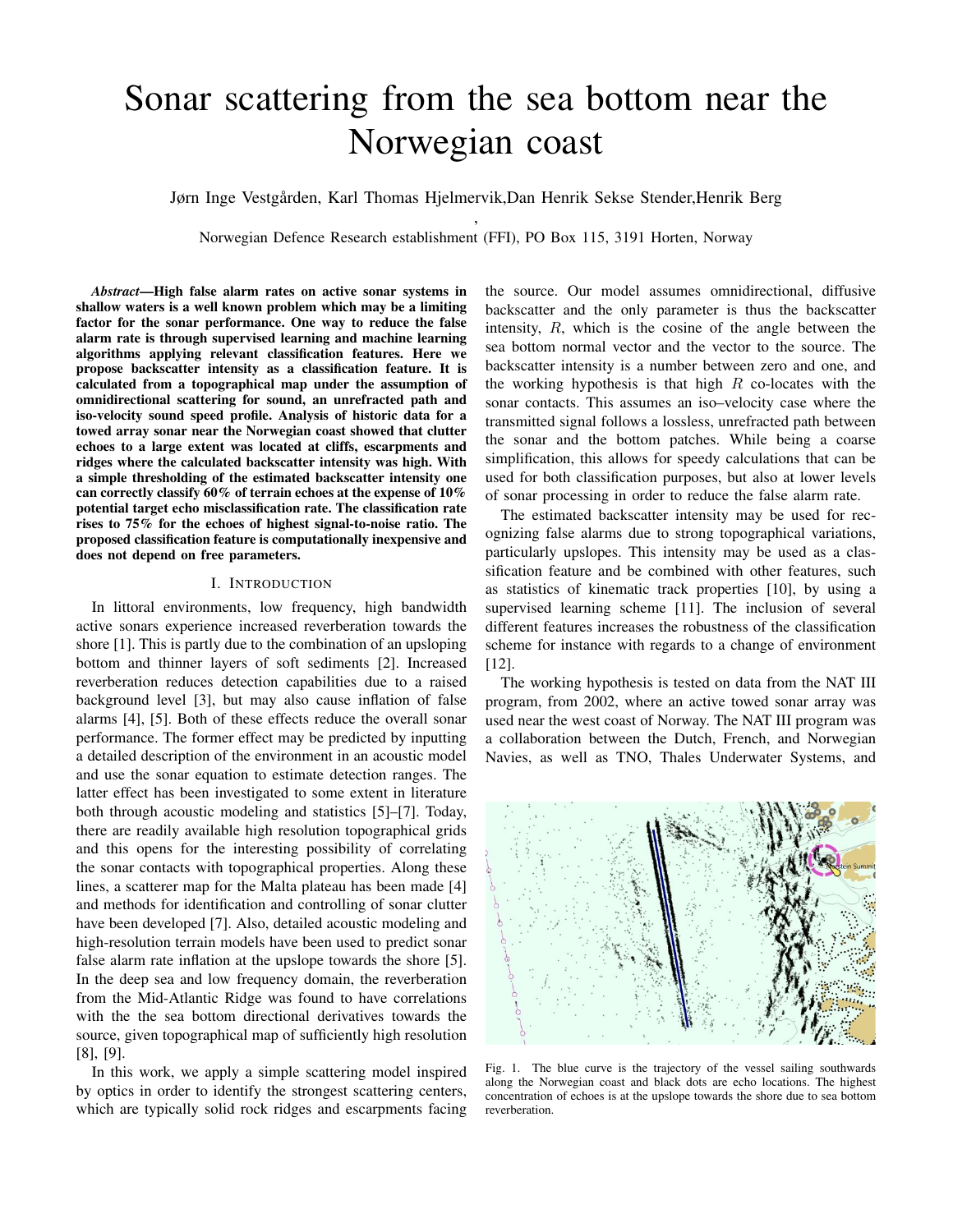

Fig. 2. The blue curve is the ship trajectory and red dots are echos from one ping. The color intensity represents  $R$  calculated based on the ping position. Most echoes appear towards the shore and high  $R$  seems to co-locate with echoes.



Fig. 3. Close up view of figure 2 in a region with many echoes. Green echoes are located at  $R > 0.15$ , red echoes at  $R > 0.15$ .

Norwegian Defence Research Establishment (FFI).

### II. METHOD

The backscatter from the sea bottom is in general of a diffusive nature, which means that sound is scattered in all directions. In this work we assume omnidirectional scattering. The backscatter intensity is thus

$$
R = I_0 \hat{N} \cdot \hat{r} = I_0 \cos(\alpha), \tag{1}
$$

where  $\alpha$  is the angle between the sea bottom normal  $\hat{N}$  and the unit vector towards the source  $\hat{r}$ , and  $I_0$  is a constant. Since we ignore transmission loss, differences in the source level, and do not distinguish between different sea bottom types, we set  $I_0 = 1$ . Angles  $\alpha > 90^\circ$  means sea bottom facing away from the source, and in those cases we put  $R = 0$ .

In order to reduce the impact of the discrete grid, the normal vector  $\hat{N}$  is in every point  $(x, y)$  calculated in a coordinate frame rotated towards the source. For calculations, we use the continuous sea bottom map  $z(x, y)$  calculated as a bilinear interpolation of the topographical grid. Let then  $(\Delta x_1, \Delta y_1)$ be a discrete step towards the source and  $(\Delta x_2, \Delta y_2)$  =  $(-\Delta y_1, \Delta x_1)$  is its transverse. The corresponding surface height differences are

$$
\Delta z_1 = z(x + \Delta x_1, y + \Delta y_1) - z(x, y),
$$
  
\n
$$
\Delta z_2 = z(x + \Delta x_2, y + \Delta y_2) - z(x, y).
$$

We then have

$$
\hat{N}(x,y) = \frac{(\Delta x_1, \Delta y_1, \Delta z_1) \times (\Delta x_2, \Delta y_2, \Delta z_2)}{|(\Delta x_1, \Delta y_1, \Delta z_1) \times (\Delta x_2, \Delta y_2, \Delta z_2)|}.
$$
 (2)

The discrete step  $\sqrt{\Delta x_1^2 + \Delta y^2}$  is, in the calculations of this work, equals the grid spacing.

For the statistical analysis we extract distributions of  $R$ by histograms where the  $R$  interval between zero and one is divided in 20 boxes. The echo distribution  $\rho_e(R)$  is calculated based on  $R$  in echo locations. The echo locations are shifted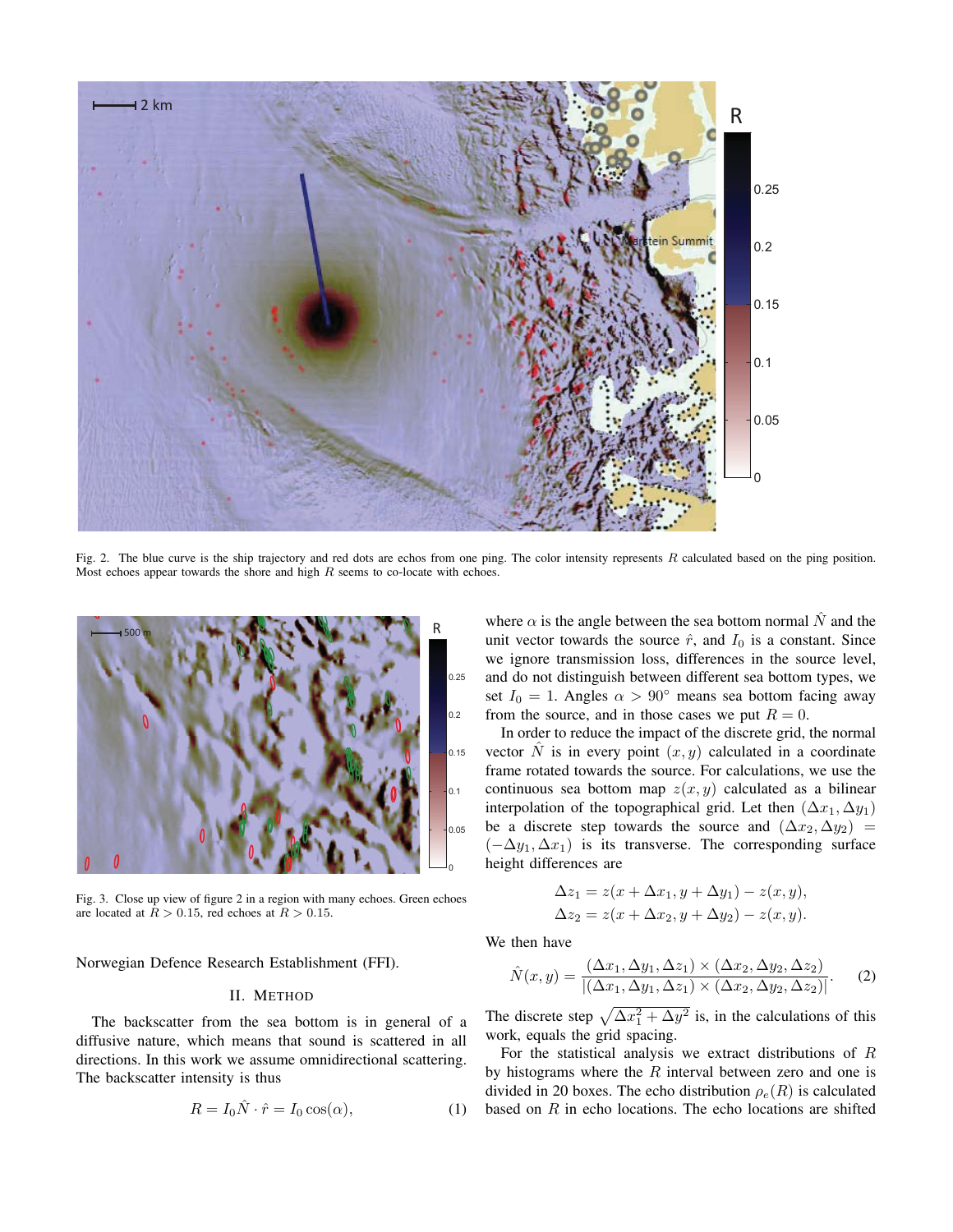to the bottom before  $R$  is calculated to compensate for the lack of depth information from the sonar. The background distribution  $\rho_{ba}(R)$  is calculated based on a random selection of points between 1 km and 10 km from the 80 ping locations. The random points are selected with equal probability in the Cartesian grid. To minimize grid-artifacts, the  $R$  used in all calculations is the maximum value of  $R$  in the location and its four nearest neighbors.

The full dataset contains many echoes from the specular reflection from the sea bottom just below the source. Since these echoes are not the topic of our analysis, all echoes closer than 1 km are excluded from the statistical analysis.

# III. DATA

The second trial of the NAT III programme was carried out in September 2002. FFIs research vessel, H. U. Sverdrup II, towed an active, low-frequency array sonar system in the Norwegian Trench. CEX02 (Clutter Experiment 2) was carried out close to the shore which gives rise to many false alarms due to backscattering. An overview of the experiment can be seen in figure 1. The blue line represents the navigational path of the sonar vessel during the experiments and black dots are echoes.

The sonar system consisted of a towed body, the TNO Socrates source, and a receiver array consisting of equally spaced triplet hydrophones. The towed body was at estimated depth of 92 m and transmitted a 2 second long hyperbolic frequency modulated pulse every 90 seconds. The transmission period was two hours, with a total of 80 transmissions.

In order to calculate the scattering strength a topographical grid with sufficient resolution is required. This work is based on data from the Norwegian Mapping Authority in UTM projection with grid spacing of 50 m.

#### IV. RESULTS

Figure 2 shows the echoes from ping number 34. The source is in the Norwegian Trench, 15 km west of Marstein summit, where the sea bottom is relatively flat and sea depth is typically 300 m. This ping resulted in 254 echoes, with the majority located in the upslope towards the shore. The color intensity represents  $R$  calculated with  $\hat{r}$  pointing towards the source. The map shows that in the east, towards the shore, the topography is varied and the map has a rich set of features, with a landscape-like appearance. In particular, we notice the typical high  $R$  regions are extending from north to south, transverse to the source. These regions are a few hundred meters wide and the length is up to several kilometers. Most likely these are escarpments facing the source. Echoes are often found at or near these high  $R$  structures. Even though the connection between high  $R$  and echo locations is not absolute, the connection appears to be strong enough to be used as a statistical classification feature.

Focusing instead on the flat area in the central and western part of figure 2, R is moderate, typically with  $R < 0.15$ , yet with some fine structure. There are also some echoes, but there seems to be no correspondence between the structure of



Fig. 4. Top: Distribution of  $R$  at random locations within the sonar range (red), and at all echo locations (green), and at echo locations with  $SNR > 15$ (blue). Bottom: ROC curves weighting the rates of true posties and false negatives.

the  $R$  map and the echo locations, indicating that sea bottom scattering is not the source of these echoes.

Figure 3 shows a close up view of the echo locations and Rmap in the steeper regions where there are many echoes. The echoes are color coded so that green and red means  $R > 0.15$ and  $< 0.15$ , respectively. The size of the ellipse is arbitrary and does not reflect the sonar uncertainty. The figure shows that the echoes often co-locate with high  $R$  values. Other echoes are sufficiently close to areas with high  $R$  that it is plausible that the difference is due to the localization uncertainty of the sonar system. The lack of echoes in some of the places with high  $R$  can be explained by the sonar blind zones, but in order to verify this we need to apply a full acoustical model.

The top panel of figure 4 shows the distributions of  $R$ at echo locations,  $\rho_e$ , for all echoes and echoes with SNR  $> 15$  dB, and the background distribution  $\rho_{ba}$ . The background distribution is calculated from  $R$  in 62135 randomly selected locations within the sonar range. The distribution is a monotonically decreasing function with most values below 0.15 and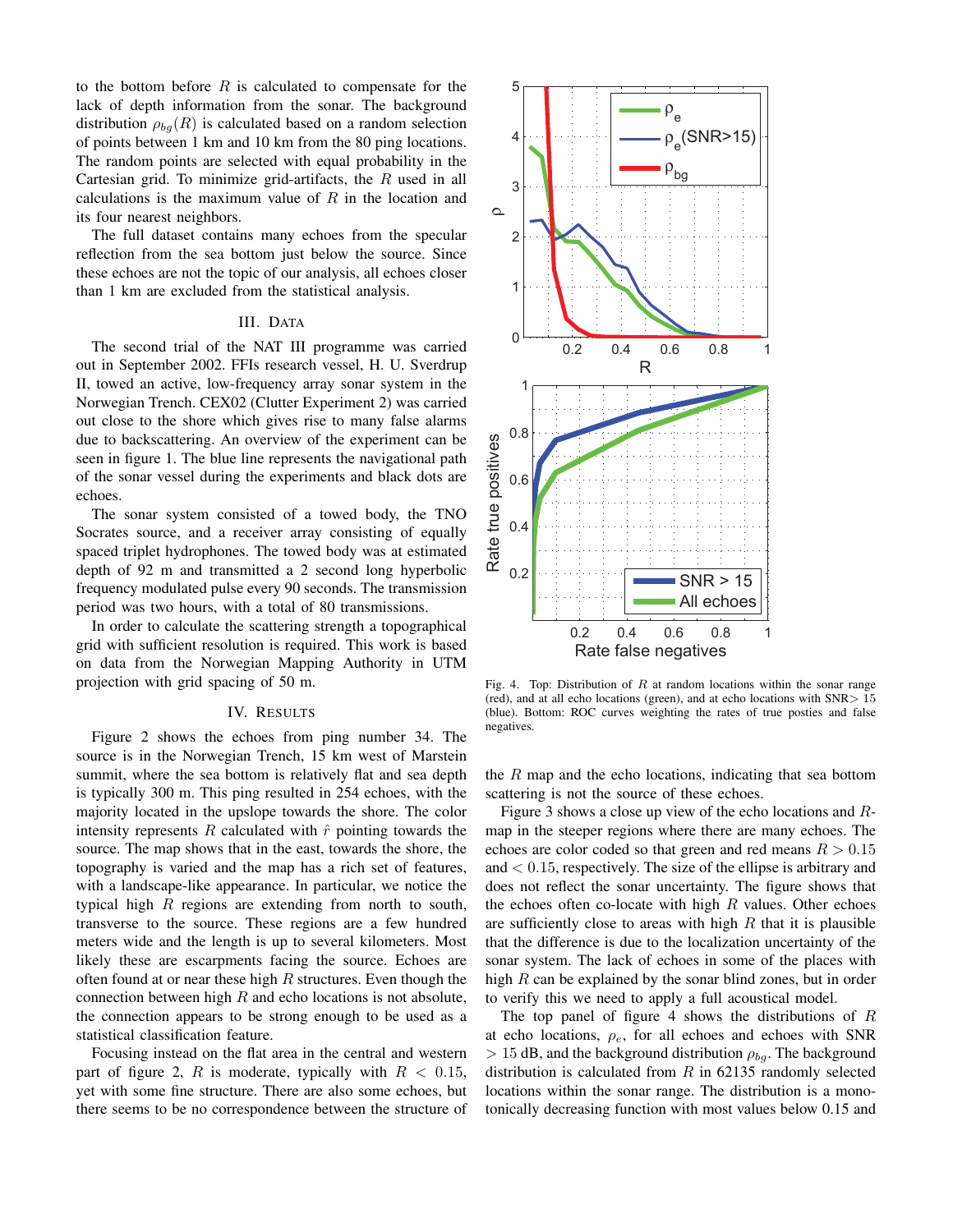it approaches zero at 0.3. The echo distributions are highly different. They also have a peak at zero, but they fall off much more slowly, with many values also in the range between 0.15 and 0.8. The distribution based on  $R$  on 9628 echoes with SNR  $> 15$  dB is shifted towards higher values than the distribution based on all 33056 echos. This indicates that backscatter from terrain yield higher SNR than other sources of false alarms.

The bottom panel of figure 4 shows ROC curves weighting the rate of true positives and rate of false negatives for all echoes and echoes with  $SNR > 15$  dB. A true positive is a correctly classified terrain-echo, whereas a false negative is a random location classified as terrain. The unconventional choice of weighting towards false negatives is justified by our intention of removing true positives to clarify the sonar picture. The ROC curve is thus interpreted as a conventional ROC curve where the optimal point is  $(0, 1)$  and curves above the diagonal signal a useful feature, with more true positives than false negatives. The ROC curves rise very sharply and it seems that it is possible to remove 40% of all echoes and 60% of echoes with  $SNR > 15dB$  with hardly any false negatives. With 10% rate of false negatives, the corresponding rates of true positives are 60% and 75%. This corresponds to a Rthreshold of 0.13. The threshold  $R = 0.15$  implies a rate of false negatives of 5%. In total, the statistical analysis implies that a great simplification of the sonar picture is possible in littoral waters where the dominant mechanism for creation of false alarms is sea bottom reverberation.

## V. DISCUSSION

The model of this work deviates from models used in the literature where reverberation strength has been quantified by directional derivatives [8], [9], depth-weighted topographic slope [7], or a ray-tracer acoustic model [5]. The main benefit of the proposed model is its simplicity. Yet, a full acoustical model is likely to improve the results, at the expense of increased computation time and introduction of unknown parameters. The most obvious improvements is to identify sonar blind zones, bending of rays due to sound speed variations, transmission loss, and multipath contributions. The sea bottom properties will also be of importance, since the backscatter from rock is typically orders of magnitude higher than from sand and mud.

In the analyzed data, the source was at 92 m, whereas the maximum depth is approximately 300 m. This means that, for the iso–velocity case, the transmission beam makes at most 12<sup>°</sup> and 2<sup>°</sup> with a flat bottom at 1 km and 10 km, respectively. This gives  $R = 0.2$  and  $R = 0.02$  in the two cases. The typically used cutoff of  $R = 0.15$  corresponds to a flat bottom at 1400 m. The dependence of distance indicates that statistics should also take into account distance to avoid misclassification close to the source.

The distribution of  $R$  at echo locations are typically below 0.6. To get a feeling of what kind of terrain features that give rise to echoes, let us assume a horizontal beam. Then, the values for  $R = 0.2$ , 0.4 and 0.6 correspond to terrain with grazing angles  $12^\circ$ ,  $24^\circ$ , and  $37^\circ$ , respectively. The escarpments giving rise to echoes are rather steep, and it is thus likely they will constitute of rock.

## VI. CONCLUSION

We have considered sea bottom scattering strength as a classification feature for sonar echoes. The scattering strength was quantified by the cosine of the angle between the sea bottom normal and the direction towards the source, assuming an straight, unrefracted, single path of propagation to the source. The main application of the method is to classify terrain echoes so that sonar operators can be presented with a sonar picture with a reduced false alarm rate.

Due to the disregarding of propagation loss and sound ray bending the model is mainly suited for shallow waters where the direct path contributions are dominant. Thus, the model has been tested on a historic dataset of towed array sonar near the Norwegian coast, where sea depth is below 300 m. The results show that it is possible to correctly classify up to 60% of terrain echoes at the expense of 10% potential target echo misclassification rate. For echoes with SNR above 15 dB, the classification rate rises to 75%, indicating that sea bottom reverberation echoes have higher SNR than other sources of false alarms.

The conclusions are based on just one historic dataset, which was specifically performed to induce a high level terrain echoes. It is likely that the method will work also in other environments with a high number of terrain echoes, say inside fjords, but further tests are needed to verify this. The background distribution can readily be calculated given just the sailing route and estimated sonar range. In order to obtain echo distributions one has to perform actual tests, and it is likely that the echo distribution will vary with environment and sonar type and settings.

# ACKNOWLEDGMENT

The data of this work was obtained by a collaboration between FFI, TNO, Thales Underwater Systems, and the Dutch, French and Norwegian navies. The sonar processing was carried out by TNO.

#### **REFERENCES**

- [1] N. Chotiros, H. Boehme, T. Goldsberry, S. Pitt, R. Lamb, A. Garcia, and R. Altenburg, "Acoustic backscattering at low grazing angles from the ocean bottom. part ii. statistical characteristics of bottom backscatter at a shallow water site," *The Journal of the Acoustical Society of America*, vol. 77, no. 3, pp. 975–982, 1985.
- [2] A. A. Søvik and K. T. Hjelmervik, in *IEEE proceedings of Oceans, Aberdeen*. IEEE, 2017.
- [3] R. J. Urick, *Principles of underwater sound for engineers*. Tata McGraw-Hill Education, 1967.
- [4] M. K. Prior, "A scatterer map for the malta plateau," *Oceanic Engineering, IEEE Journal of*, vol. 30, no. 4, pp. 676–690, 2005.
- [5] K. T. Hjelmervik, "Predicting sonar false alarm rate inflation using acoustic modeling and a high-resolution terrain model," *Oceanic Engineering, IEEE Journal of*, vol. 35, no. 2, pp. 278–287, 2010.
- [6] A. P. Lyons and D. A. Abraham, "Statistical characterization of highfrequency shallow-water seafloor backscatter," *The Journal of the Acoustical Society of America*, vol. 106, no. 3, pp. 1307–1315, 1999.
- [7] J. M. Fialkowski and R. C. Gauss, "Methods for identifying and controlling sonar clutter," *IEEE Journal of Oceanic Engineering*, vol. 35, no. 2, pp. 330–354, 2010.